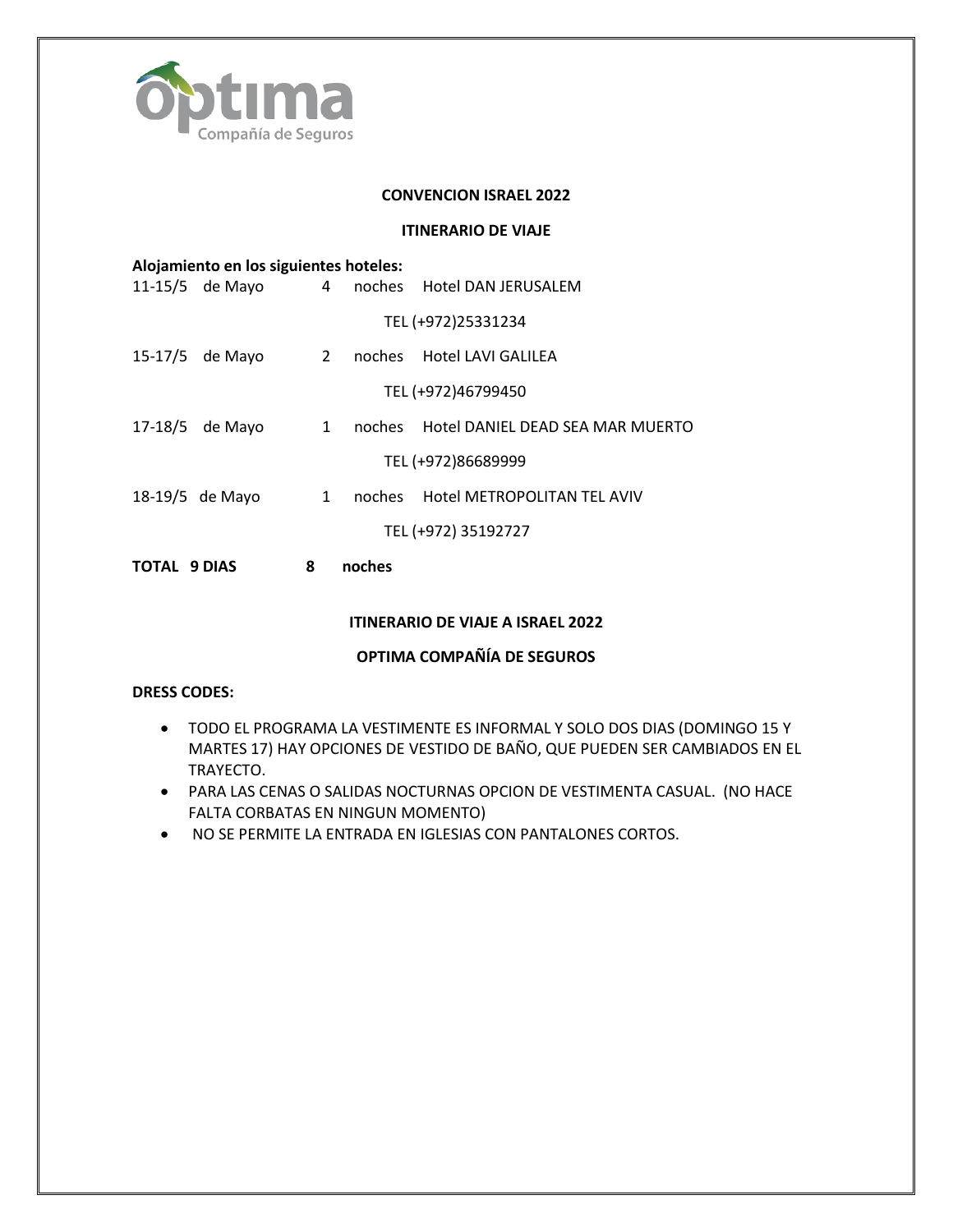

# **MARTES 10 DE MAYO**

- 3.50 p.m Llegada al aeropuerto Internacional de Tocumen
- 6.50 p.m. Salida desde Panamá con destino a la Ciudad de Ámsterdam, Schiphol, AMS vuelo KLM Royal Dutch Airlines No. KL0758

## **MIERCOLES 11 DE MAYO**

- 12.15 p.m. Llegada al aeropuerto Amsterdam, Schiphol Airport, AMS
- 9.05 p.m. Salida desde Amsterdam, Schipol Airport, AMS con destino a la Ciudad de Tel Aviv, Ben Gurion Intl Airport, TLV

#### *DIA 1*

## *MIERCOLES 12 MAYO*

• *2.35 a.m. LLEGADA AL AEROPUERTO INTERNACIONAL BEN GURION RECIBIMIENTO V.I.P. Y TRASLADO A JERUSALEM APERTURA OFICIAL DEL PROGRAMA Y ENTREGA DE MATERIAL EDUCATIVO PERNOCTE HOTEL DAN JERUSALEM*

## *DIA 2*

#### *JUEVES 12 MAYO DRESS CODE CASUAL -INFORMAL*

- 8:15 a.m. DESAYUNO EN EL HOTEL.
- *9:00 a.m. SALIDA EN BUS A PRIMERA EXCURSION*

*VISITAS PANORAMICAS DE JERUSALEM MONTE DE LOS OLIVOS LUGAR DE LA ASCENCION DOMINUS FLEVIT JESUS PREDICE LA DESTRUCCION DEL TEMPLO ALMUERZO EN RUTA MONTE DE LOS OLIVOS*

*IGLESIA PATER NOSTER / LA FAMOSA ORACION PADRE NUESTRO EN 143 IDIOMAS*

*HUERTO DE GETSEMANI TRAICION DE JUDAS Y PASION DE CRISTO BASILICA DE LA AGONIA*

- *5:00* p.m *RETORNO AL HOTEL*
- *7.00* p.m *CENA EN EL HOTEL*
- *8.00* p.m *SALIDA NOCTURNA*
- *8:30* p.m*. NOCHE SHOW LUZ Y SONIDO MIGDAL DAVID*
- *9:30* p.m *OPCIONAL PANORAMICA DE JERUSALEM*

*PERNOCTE HOTEL DAN JERUSALEM*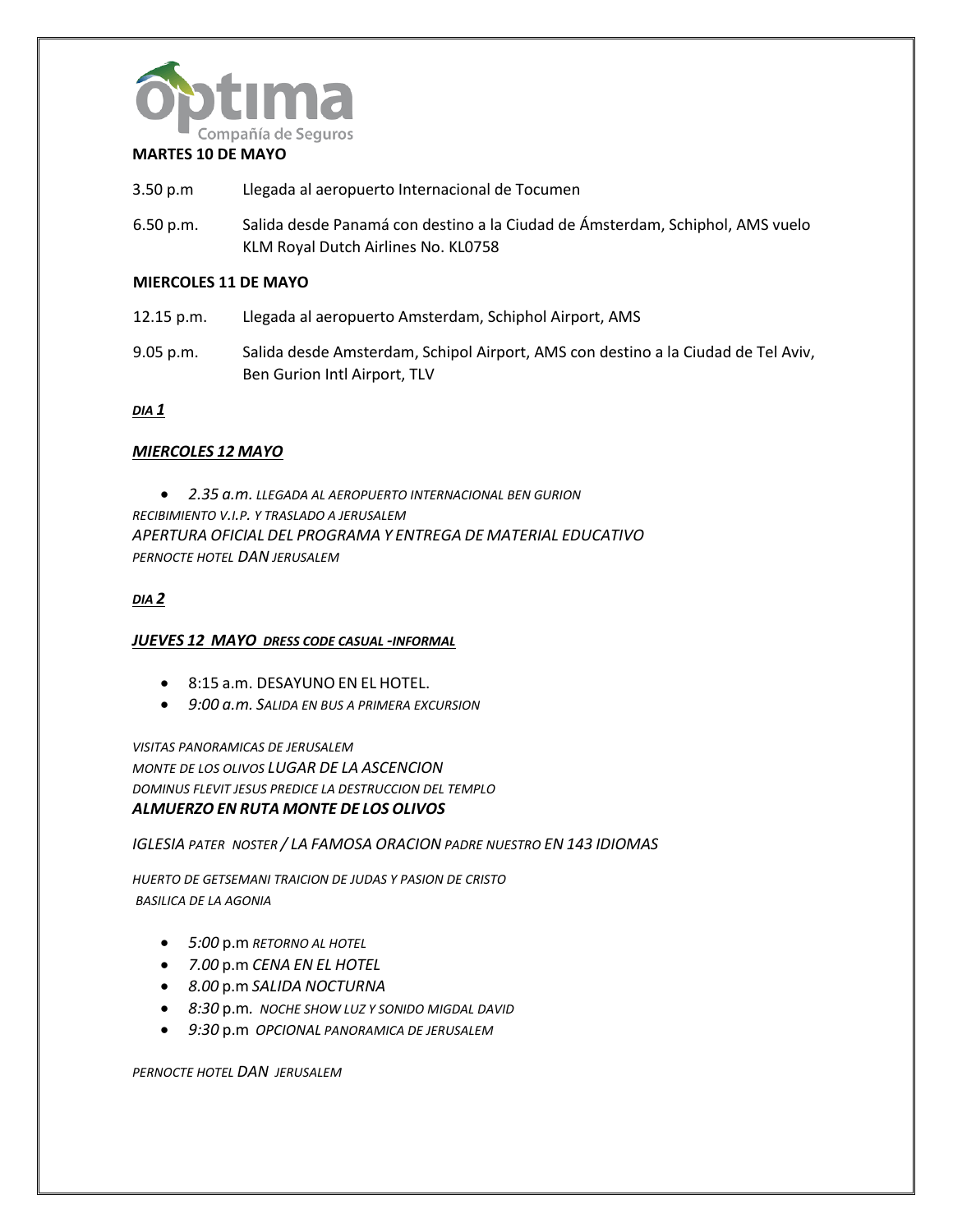

## *DIA 3*

## *VIERNES 13 MAYO DRESS CODE CASUAL -INFORMAL*

- *8:15 a.m. DESAYUNO EN EL HOTEL.*
- *9:00 a.m. SALIDA EN BUS : CIUDAD VIEJA Y NUEVA JERUSALEM*

*YAD VASHEM -MUSEO DE RECORDACION DEL HOLOCAUSTO CEREMONIA EN EL SALON DE ACTOS PASEO EN MAMILLA ALMUERZO JERUSALEM CIUDAD VIEJA SANTO SEPULCRO PRIMERA VISITA ESTACIONES DE LA VIA DOLOROSA -SANTO SEPULCRO MONTE SION SALA DE LA ULTIMA CENA TUMBA DEL REY DAVID SALIDA HACIA BELÉN EN LA AUTONOMIA PALESTINA ALMUERZO EN BELEN BASILICA DE LA NATIVIDAD MURO DE LAMENTACIONES*

• *7:00* p.m*. CENA EN EL HOTEL CIUDAD VIEJA Y NUEVA JERUSALEM.*

*PERNOCTE HOTEL DAN JERUSALEM*

#### *DIA 4*

#### *SABADO 14 MAYO DRESS CODE CASUAL -INFORMAL*

- *8:15 a.m DESAYUNO EN EL HOTEL DIA LIBRE PARA COMPRAS Y DESCANSO*
	- *7:00* p.m*. CENA EN EL HOTEL*

*PERNOCTE HOTEL DAN JERUSALEM*

# *DIA 5*

*DOMINGO 15 MAYO DRESS CODE CASUAL -INFORMALY OPCIONAL ROPA DE BANIO PARA RIO JORDAN* 

- *8:15 a.m DESAYUNO EN EL HOTEL.*
- *9:00 a.m SALIDA EN BUS :JERUSALEM MODERNA*

*KNESSET- EL PARLAMENTO DE ISRAEL LA FAMOSA MENORAH CANDELABRO CON EPISODIOS Y PERSONAJES HISTORICOS SALIDA AL NORTE DE ISRAEL GALILEA NAZARETH BASILICA ANUNCIACION ALMUERZO EN RUTA EN NAZARETH NINIO JESUS LA CARPINTERIA DE SAN JOSE PRIMEROS MILAGROS EN LA GALILEA*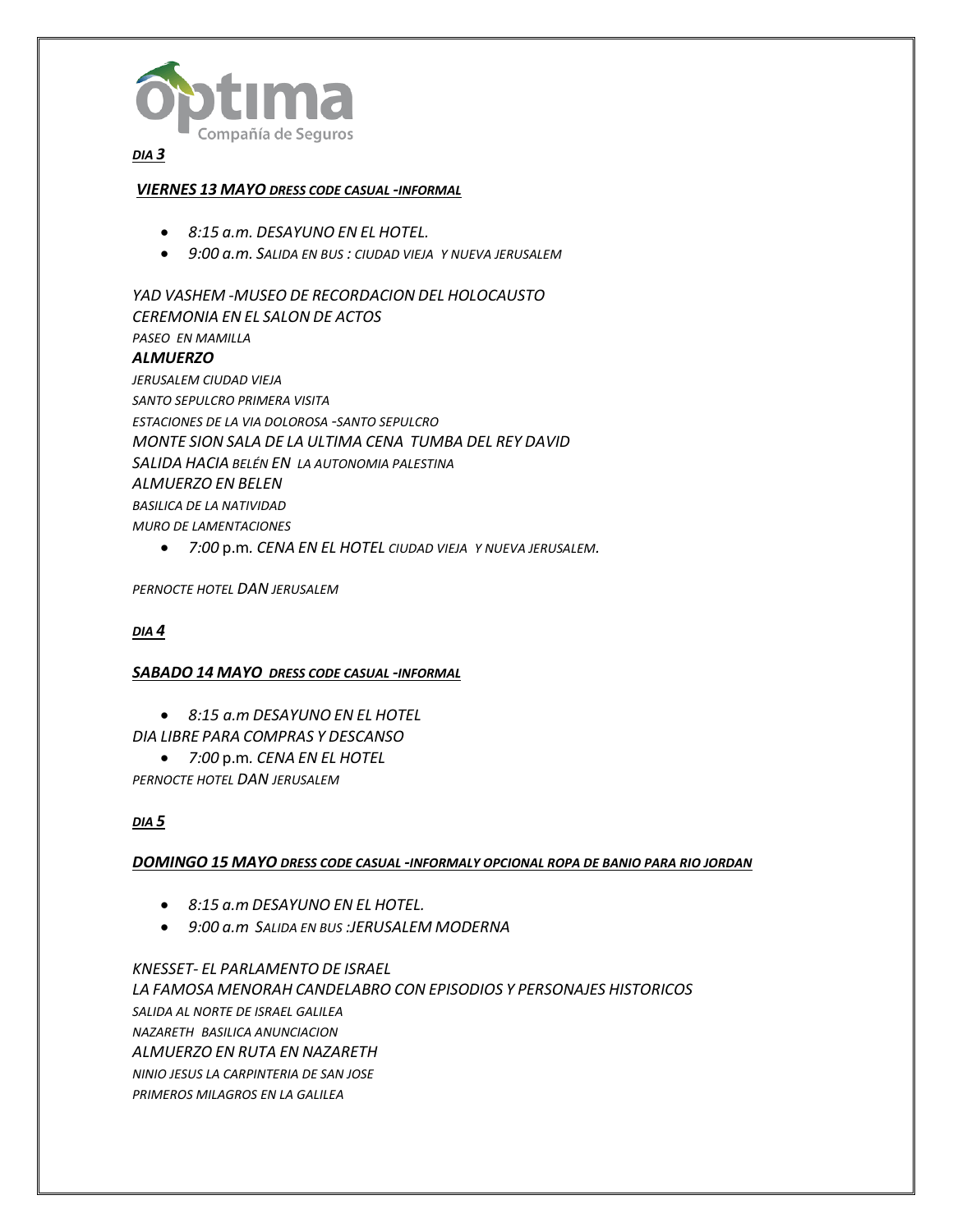

*CANA DE GALILEA BAUTISMO EN EL RIO JORDAN .YARDENIT LAGO DE GENASERET PASEO EN BARCA POR EL LAGO* 

• *9:00* p.m *CENA TRADICIONAL SAN PETER FISH FRENTE AL MAR PERNOCTE GALILEA EN HOTEL LAVI* 

*DIA 6*

# *LUNES 16 MAYO DRESS CODE CASUAL -INFORMAL*

- *8:15 a.m DESAYUNO EN EL HOTEL.*
- *9:00 a.m SALIDA EN BUS*

*MONTE DE LAS BIENAVENTURANZAS SERMON DE LA MONTANIA CAPERNAUM LA CIUDAD DE JESUS TABGHA MILAGRO DE LA MULTIPLICACION DE LOS PANES Y LOS PECES ALMUERZO EN RUTA:MIGDAL MESETA DEL GOLAN PASEO EN JEEPS OPCIONAL KAYAKS POR EL RIO JORDAN WINE TASTING EN FAMOSA FABRICA DE VINOS*

• *7:00* p.m*. CENA EN EL HOTEL LAVI PERNOCTE GALILEA EN HOTEL LAVI*

# *DIA 7*

# *MARTES 17 MAYO DRESS CODE CASUAL -INFORMALY OPCIONAL ROPA DE BANIO PARA MAR MUERTO (NO SE RECOMIENDA ENTRAR DESCALZOS )*

- *8:15 a.m DESAYUNO EN EL HOTEL.*
- *9:00 a.m SALIDA EN BUS*

*VIAJE POR EL DESIERTO DE JUDEA HACIA EL MAR MUERTO CUEVAS DE QUMERAN ROLLOS DEL MAR MUERTO FORTALEZA DE MASSADA ALMUERZO EN RUTA MAR MUERTO BANIOS DE INMERSION EN EL MAR MUERTO*

- *5:30* p.m *RETORNO AL HOTEL*
- *7:00* p.m*. CENA EN EL HOTEL DANIEL*

*PERNOCTE HOTEL MAR MUERTO*